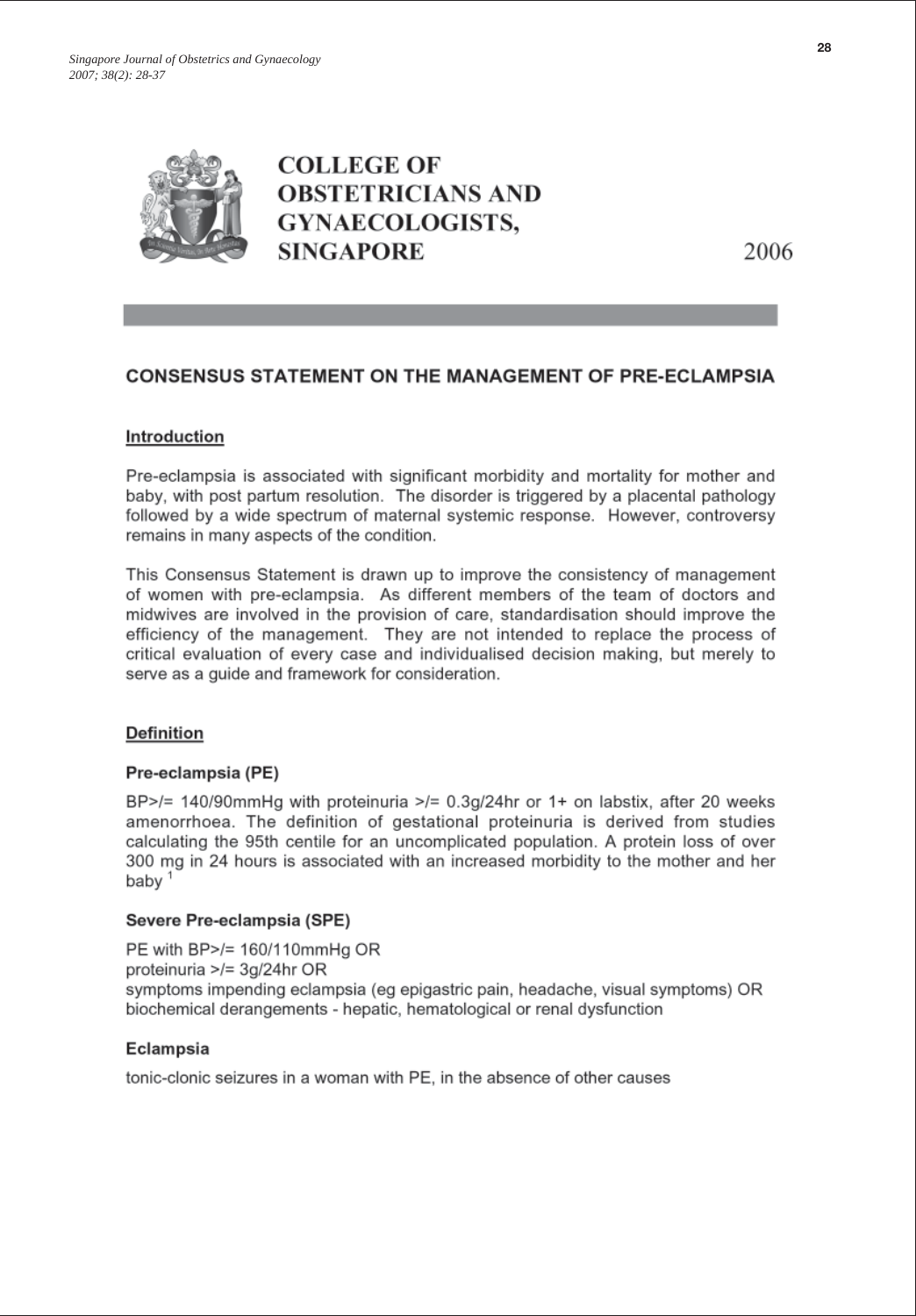#### **Management of Mild to Moderate PE**

No evidence of anti-hypertensive therapy improving outcome in cases with mildly elevated BP, although it may prevent occurrence of severe hypertension. On those occasions when an antihypertensive agent is indicated for mild gestational hypertension the choice of drug should be governed by the clinician s experience and the woman s tolerance. Appropriate first-line choices include the methyldopa, labetalol or nifedipine. There is little good evidence that one antihypertensive is better than another.<sup>2,3</sup>

Antihypertensive drug treatment is not usually indicated for women with non-proteinuric gestational hypertension. However, a diastolic BP >105mmHg represents an appropriate level at which to initiate anti-hypertensive therapy as protection against intracerebral haemorrhage. A lower threshold may be considered where the disease has arisen before 28 weeks gestation.<sup>3</sup>

- 1. All women with blood pressure greater than 140/90 mmHg with or without proteinuria\* should be evaluated and investigated further for maternal end organ disease and fetal well being. (\*women with 3+ to 4+ proteinuria on labstix should have a quantification of 24 hour urinary protein excretion)
- 2. All women with persistent proteinuria, even in the absence of hypertension, should be evaluated and investigated further for maternal end organ disease and fetal well being.
- 3. All women with blood pressure greater than 140/90 mmHg with or without proteinuria should be either referred to a day assessment unit, or be monitored very closely for development of severe hypertension, hematological / biochemical abnormalities or proteinuria.

Admission for inpatient monitoring should be considered if:

- there is severe pre-eclampsia
- there is persistent hypertension or proteinuria

### **Management of Severe PE and Eclampsia**

The management of these cases relies upon:

- control of blood pressure through the use of anti-hypertensive drugs
- effective management of the fluid and hemodynamic status
- monitoring for biochemical or hematological derangements  $\omega_{\rm{eff}}$
- seizure control or prophylaxis
- timely delivery such that maternal interests are balanced against fetal maturity

Corticosteroids to enhance fetal lung maturity are not contraindicated in severe preeclampsia<sup>4</sup>

In patients with mild to moderate hypertension, both chronic and pregnancy induced, antihypertensive treatment improves the maternal outcome, whereas no clear-cut evidence of benefit have been reported at the fetal level. Among the different antihvpertensive drugs that have been reported to be effective, safe and well tolerated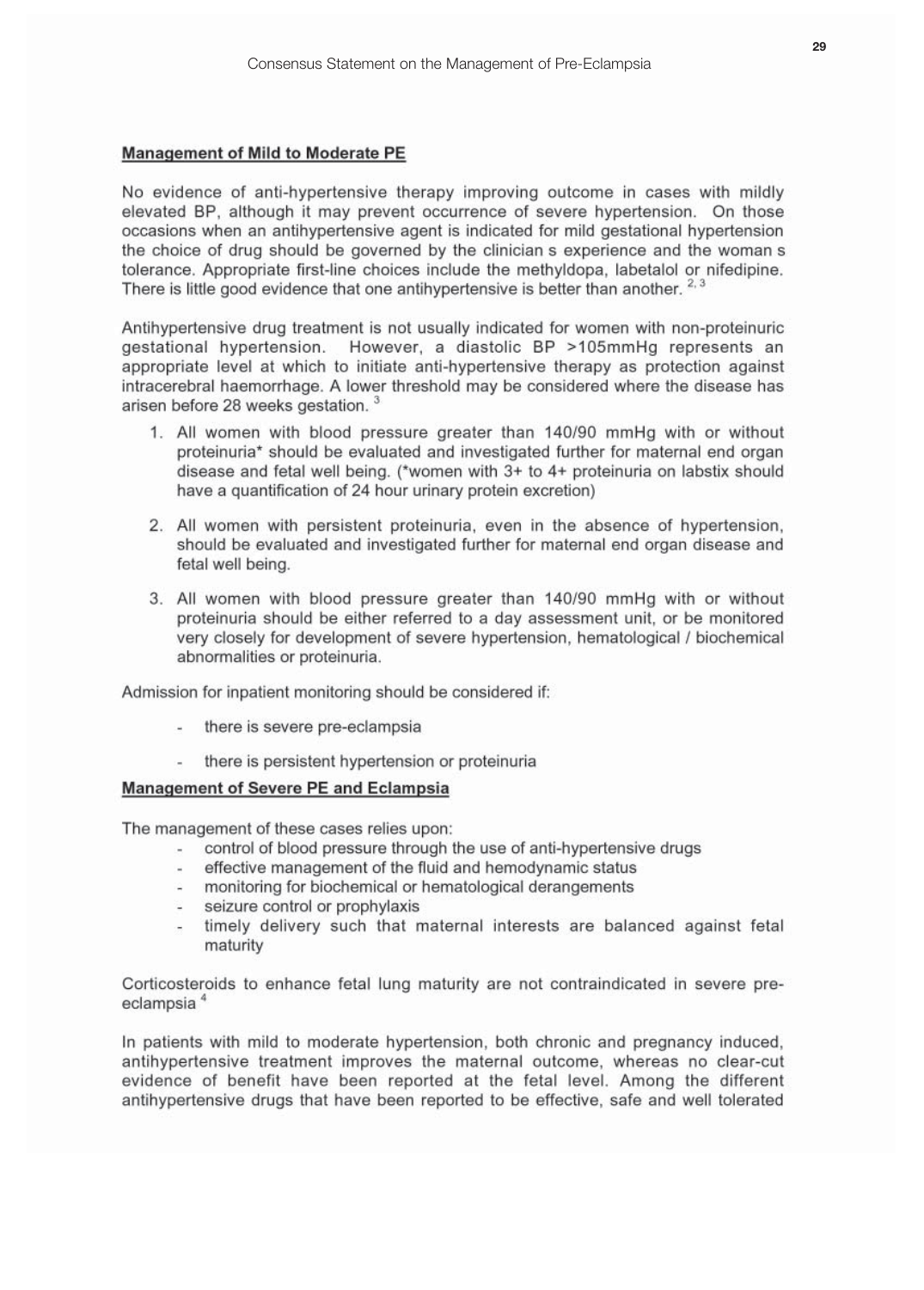during pregnancy, methyldopa and calcium channel blockers (nifedipine) represent the more suitable solution. The use of some beta blockers (such as atenolol and propanolol) has been associated intra-uterine growth restriction.

Severe hypertension during pregnancy (blood pressure > 170/110 mmHg) should be immediately treated with drugs that have been proven to prolong pregnancy and to improve both maternal and fetal outcome (see Annex 1)<sup>5</sup>.

Optimal management of the fluid balance reguires close monitoring for (see Annex 2):

- oliguria (to clinically assess renal function and/or volume loading)
- pulmonary edema (which would confirm fluid overloading)
- serum creatinine (for biochemical assessment of renal function)
- invasive monitoring via CVP or Swan Ganz catheter where necessary

Serial biochemical and hematological parameters should be monitored to detect endorgan compromise early<sup>6</sup>. These parameters include:

- full blood count and platelets
- urea and electrolytes
- uric acid
- transaminases
- 24 hour urinary total protein

Magnesium sulphate is the anticonvulsant of choice for both prevention and treatment of eclampsia (including treatment of acute seizure)<sup>7, 8</sup>. Magnesium sulphate is recommended for women with pre-eclampsia deemed at risk of seizure and for whom there is a plan for delivery<sup>1</sup>. (see Annex 3)

Women with severe pre-eclampsia should have early referral to a specialist centre. A woman should not be transferred unless it is considered safe to do so and she has been stabilised<sup>1</sup>.

Close fetal monitoring is essential, in view of the adverse perinatal outcome associated with severe pre-eclampsia. Fetal monitoring, including umbilical artery Doppler studies, should be considered to detect early evidence of fetal compromise in pre-eclampsia <sup>9, 10</sup>

Delivery should be considered when:

- there is evidence of fetal compromise  $\mathcal{L}^{\mathcal{L}}$
- blood pressure is labile and poorly controlled despite pharmacological therapy
- there is impending eclampsia or eclampsia
- there is biochemical evidence of severe organ dysfunction or muti-organ dysfunction
- the clinician is confident of fetal maturity  $\sim$

Women with pre-eclampsia, admitted for inpatient care are at increased risk of thromboembolic disease. The use of TED stockings and encouragement of passive leg exercises is recommended. Should such women require delivery by emergency Caesarean section, the use of low molecular weight heparin for thromboprophylaxis should be considered in the absence of contraindication.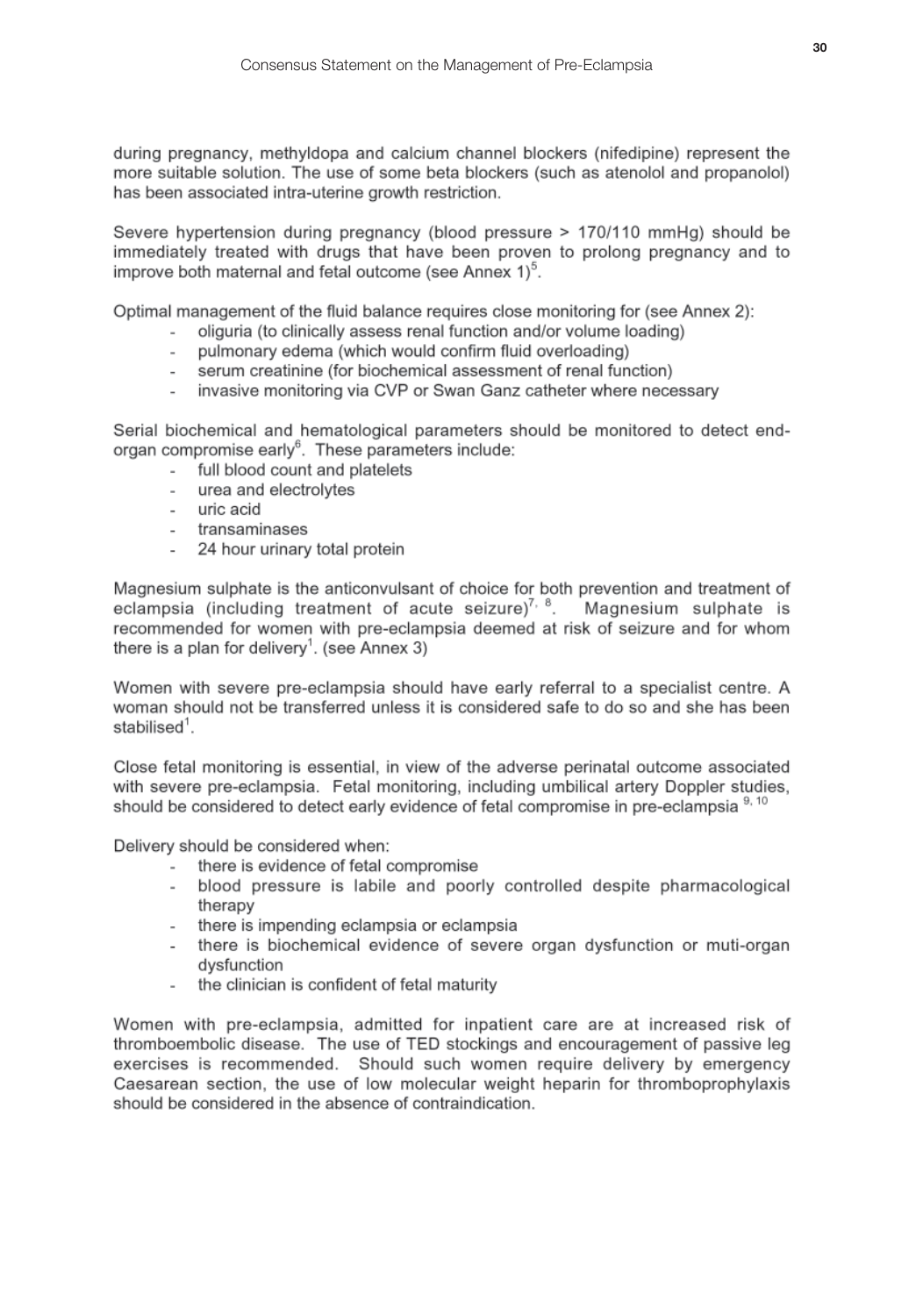### **Screening and Prophylaxis**

Although pregnancies associated with an abnormal uterine artery Doppler waveform are at significant risk of adverse outcome (particularly severe pre-eclampsia requiring early delivery)<sup>11, 12</sup> its introduction as a screening test for all women cannot currently be recommended other than in clinical trials<sup>1</sup>.

Low dose aspirin appears to reduce the risks of hypertension in pregnancy and of preeclampsia, especially in women at high risk. Aspirin may be offered for prophylaxis for women considered to be at high risk of hypertensive disorders. (75mg aspirin daily, commenced after the first trimester appear to be appropriate doses)<sup>1, 3</sup>

Antiplatelet therapy, in particular, low dose  $(< 75$  mg) aspirin, reduces the risk of preeclampsia by around 15% for women at both low and high risk. There appears to be a similar reduction in the risk of perinatal death. Aspirin should be considered, particularly for women at high risk (e.g. pre-existing hypertension, history of preeclampsia in previous pregnancy, abnormal uterine artery doppler studies etc)<sup>13, 14</sup>

Data from small trials suggest that supplementation with vitamins C and E and calcium may reduce the risk of pre-eclampsia<sup>15, 16</sup>. Large trials are now underway. In the meantime, supplementation with vitamins C and E cannot be recommended for routine clinical care<sup>1</sup>.

Women with a history of severe early onset pre-eclampsia (before 32 weeks), especially if associated with growth restriction or late fetal loss, should be screened for antiphospholipid syndrome and the implications for future pregnancies should be discussed<sup>1</sup>.

This consensus statement is produced on behalf of the College of Obstetricians and Gynaecologists, Singapore by:

Dr Kenneth Kwek Dr Chang Tou Choong

> Valid until 2008 unless otherwise indicated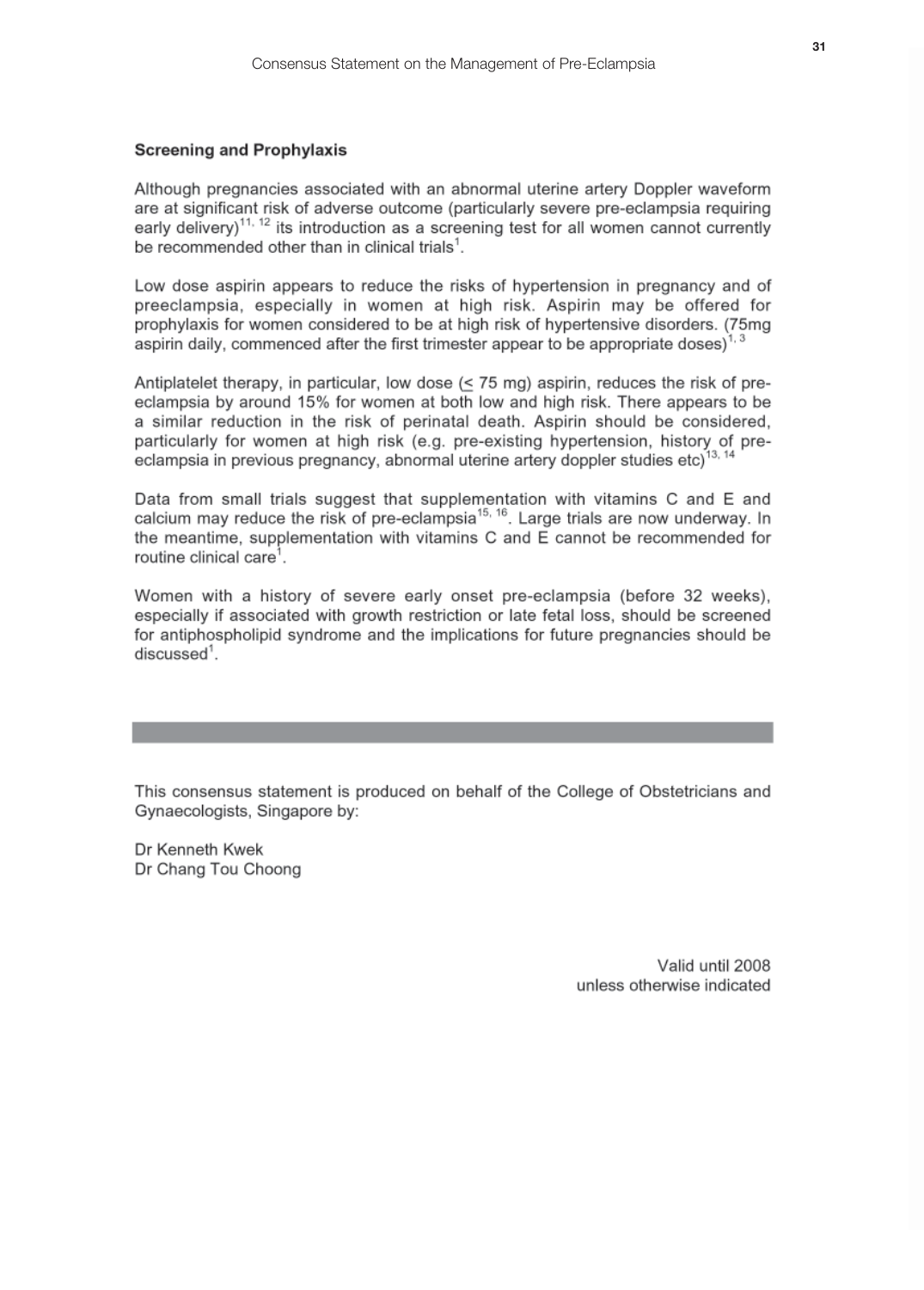## Annex 1

## Anti-hypertensive Therapy in Severe Pre-eclampsia

Aim to reduce blood pressure to around 130-140 mmHg systolic and between 90-100mmHg diastolic.

Precipitous falls in blood pressure may:

- result in fetal hypoxia in a compromised fetus. It is important to monitor fetal heart rate with CTG prior to commencement of therapy
- be minimized by judicious volume loading with iv fluids prior to therapy

Hydralazine: 10 mg IV slowly over 10-15 minutes Repeat doses: 5 mg IV at 20 minute intervals may be given if necessary (the effect of a single dose can last up to 6 hours) If no lasting effect with boluses (assess over 20 minutes), consider an infusion at 2.0 mg/hour increasing by 0.5 mg/hour as required (2-20 mg/hour usually required)

### Close liaison with anaesthetists: may require plasma expansion

Labetalol: If BP still uncontrolled, Labetalol 50 mg IV slowly; if necessary repeat after 20 minutes or commence IV infusion of 200 mg in 200 ml N Saline, starting at 40 mg/hour, increasing dose at 1/2 hourly intervals as required to a maximum of 160 mg/hour If blood pressure does not respond to the above, discuss with renal physicians and anaesthetists

### Nifedipine

Oral route is safer and as effective as sublingual route

Dose: 10 mg orally

This dose may be repeated in 45 minutes if no clinical effect is observed. If the blood pressure remains above 160/110 90 minutes after commencing therapy, parenteral therapy should be considered.<sup>17, 18</sup>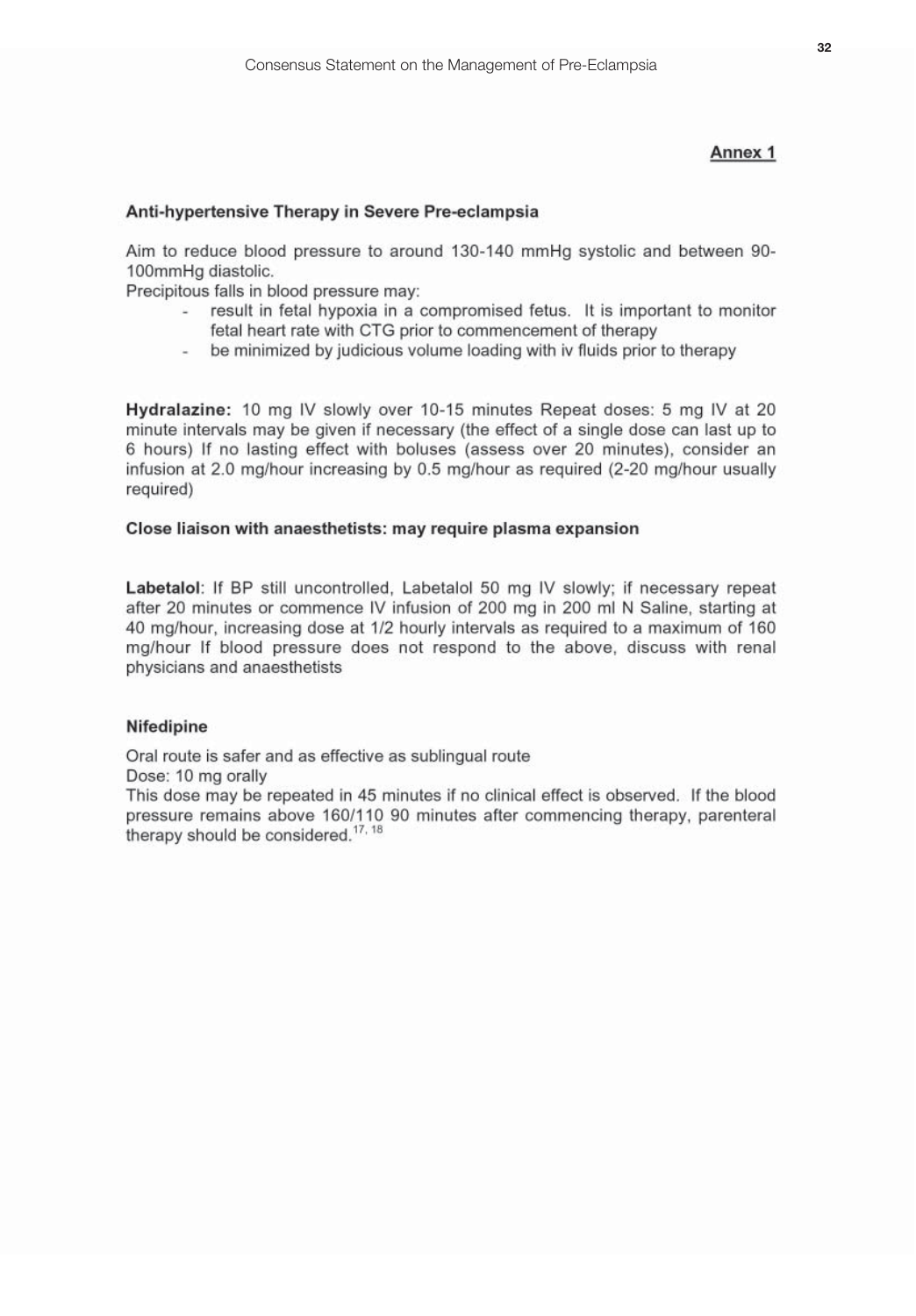## Annex 2

## **Principles of Fluid Balance**

## latrogenic fluid overload is the main cause of maternal death in Pre-eclampsia / Eclampsia

Maintenance fluids should be given as crystalloid but additional fluid (colloid) may be necessary prior to vasodilatation to prevent maternal hypotension and fetal compromise. Consideration should also be given to correcting hypovolaemia in women with oliguria.

- Accurate recording of fluid balance (including blood loss, input/output deficit) 1.
- $2.$ Maintenance crystalloid infusion - 85 ml/hour, or urinary output in preceding hour plus 30 ml, with selective colloid expansion prior to pharmacological vasodilatation, or in instances with oliguria secondary to volume depletion.
- 3. Diuretics - only for women with confirmed pulmonary oedema
- $4<sub>1</sub>$ Early involvement of anesthetists in cases with oliguria, pulmonary edema, with very selective use of invasive monitoring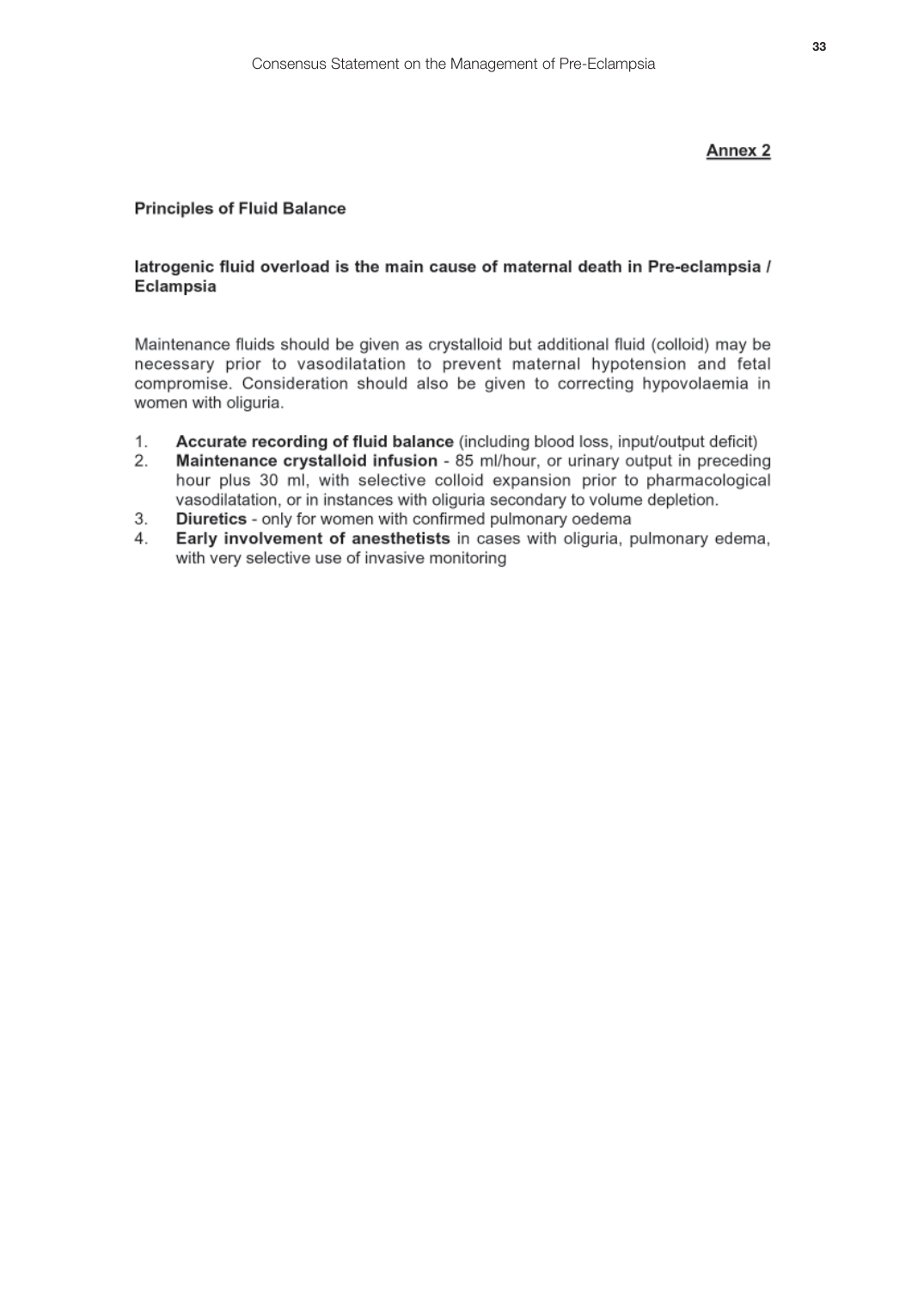## Annex 3

### **Magnesium Sulphate Seizure Prophylaxis**

### The vast majority of the initial seizures are self-limiting

MAGNESIUM SULPHATE is the anticonvulsant drug of choice<sup>14</sup> Avoid polypharmacy to treat seizures - increases risk of respiratory arrest After ABC: Loading Dose: 4 g IV over 10-15 minutes Add 8 ml of 50% MgSO4 solution to 12 ml of N Saline  $= 4$  g in 20 ml = 20% solution

## Maintenance 1 g per hour

Dose: Add 25 g MgSO<sub>4</sub> (50 ml) to 250 ml N Saline 1 a maso $4 = 12$  ml per hour IV

- 1 g/hour is infused for 24 hours after last fit provided that:
- respiratory rate > 16 breaths/minute
- urine output > 25 ml/hour, and
- · patellar reflexes are present

Administer via infusion pump

## Remember to subtract volume infused from total maintenance infusion volume  $(85 ml/hour)$

If seizure continues, or if seizures recur, give a second bolus of magnesium sulphate: 2-4 g depending on weight of patient, over 5-10 minutes  $(2 g if < 70 kg and 4 g if > 70 kg)$ One stat dose only

If seizures continue despite a further bolus of magnesium sulphate, diazepam (10) mg) can be considered. Intubation may become necessary in such women to protect the airway and ensure adequate oxygenation.

Further seizures should be managed by intermittent positive pressure ventilation with muscle relaxation in collaboration with the anesthetist

### When using Magnesium Sulphate:

### **Monitor:**

Hourly urine output Respiratory rate, oxygen saturation patellar reflexes - every 10 minutes for first two hours and then every 30 minutes Check serum magnesium levels every day if infusion is continued for > 24 hours

Request MgSO4 Respiratory rate < 16 breaths/minute Urine output < 25 ml/hour for 4 hours Serum Creatinine above 90mmol/L Loss of patellar reflexes Further seizures occur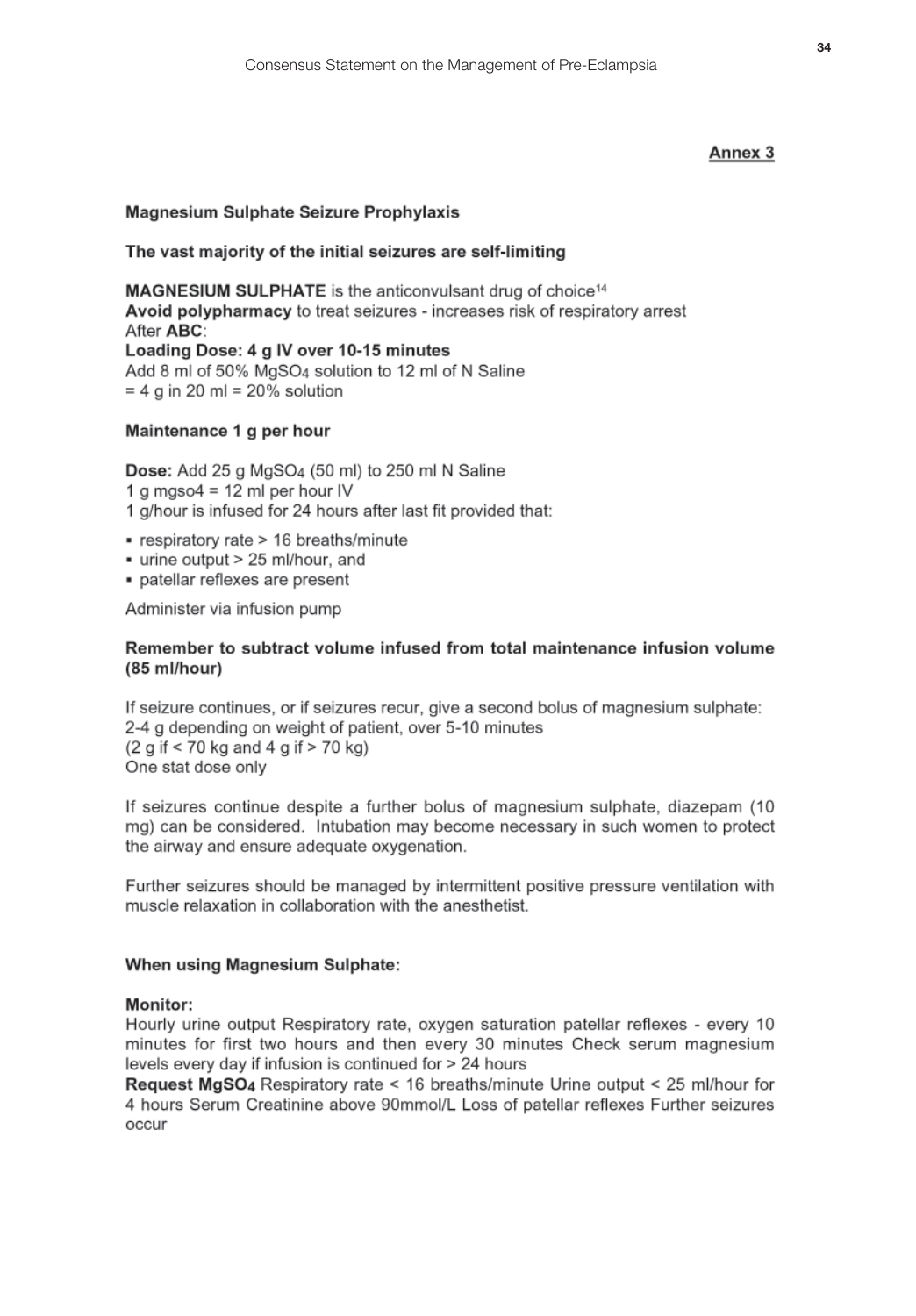### Magnesium Therapeutic Levels 2.0-4.0 mmol/l

With increasing magnesium levels, the following may occur:

Feeling of warmth, flushing, double

#### **Magnesium Toxicity**

\* Urine output < 100 ml in 4 hours: If no clinical signs of Toxicity: magnesium toxicity, decrease rate to 0.5 g/hour Review overall management with attention to fluid balance and blood loss

• Absent patellar reflexes: Stop MgSQ4 infusion until reflexes return

• Respiratory depression: Stop MgSQ4 infusion

Give oxygen via facemask and place in recovery position because of impaired level of consciousness

Monitor closely

• Respiratory arrest: Stop MgSQ infusion

Give IV Calcium gluconate

Intubate and ventilate immediately

• Cardiac arrest: Commence CPR

Stop MgSO<sub>4</sub> infusion Give IV Calcium gluconate Intubate and ventilate immediately If antenatal, immediate delivery Antidote: 10% Calcium gluconate 10 ml IV over 10 minutes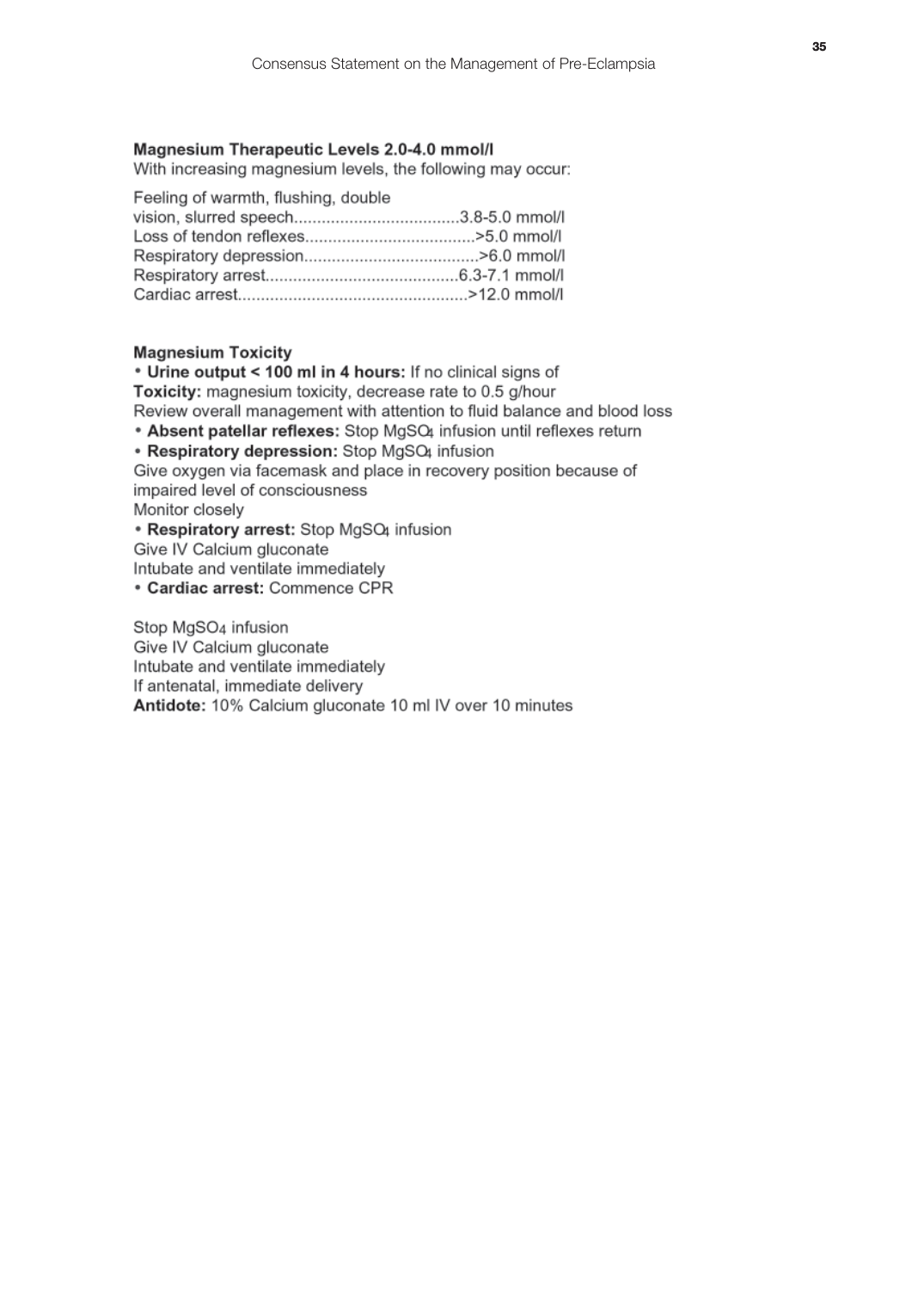## **REFERENCES**

- 1. Royal College Of Obstetricians And Gynaecologists. Study Group Recommendations For Pre-Eclampsia. In: Hilary Critchley AM, Lucilla Poston And James Walker, Ed. RCOG Study Group Recommendations: RCOG Press. 2003.
- 2. Abalos E, Duley L, Steyn DW, Henderson-Smart DJ. Antihypertensive Drug Therapy For Mild To Moderate Hypertension During Pregnancy, Cochrane Database Syst Rev 2001:CD002252.
- 3. Network Sig. Scottish Obstetric Guidelines And Audit Project. The Management Of Mild, Non-Proteinuric Hypertension In Pregnancy. In: Http://Www.Show.Scot.Nhs.UK/Spcerh/Documents/SPCERH%202.Pdf.Ed.,2002.
- 4. Amorim MM, Santos LC, Faundes A. Corticosteroid Therapy For Prevention Of Respiratory Distress Syndrome In Severe Preeclampsia. Am J Obstet Gynecol 1999: 180:1283-8.
- 5. Sibai BM, Frangieh AY, Management Of Severe Preeclampsia, Curr Opin Obstet Gynecol 1996: 8:110-3.
- 6. Geary M. The HELLP Syndrome. Br J Obstet Gynaecol 1997; 104:887-91.
- 7. Which Anticonvulsant For Women With Eclampsia? Evidence From The Collaborative Eclampsia Trial. Lancet 1995: 345:1455-63.
- 8. Do Women With Pre-Eclampsia, And Their Babies, Benefit From Magnesium Sulphate? The Magpie Trial: A Randomised Placebo-Controlled Trial. Lancet 2002: 359:1877-90.
- 9. Yoon Bh, Lee CM, Kim SW, An Abnormal Umbilical Artery Waveform: A Strong And Independent Predictor Of Adverse Perinatal Outcome In Patients With Preeclampsia. Am J Obstet Gynecol 1994; 171:713-21.
- 10. Torres Pj, Gratacos E, Alonso Pl. Umbilical Artery Doppler Ultrasound Predicts Low Birth Weight And Fetal Death In Hypertensive Pregnancies. Acta Obstet Gynecol Scand 1995: 74:352-5.
- 11. Harrington K, Fayyad A, Thakur V, Aquilina J. The Value Of Uterine Artery Doppler In The Prediction Of Uteroplacental Complications In Multiparous Women. Ultrasound Obstet Gynecol 2004; 23:50-5.
- 12. Parretti E, Mealli F, Magrini A et al. Cross-Sectional And Longitudinal Evaluation Of Uterine Artery Doppler Velocimetry For The Prediction Of Pre-Eclampsia In Normotensive Women With Specific Risk Factors. Ultrasound Obstet Gynecol 2003; 22:160-5.
- 13. Duley L. Henderson-Smart D. Knight M. King J. Antiplatelet Agents For Preventing Pre-Eclampsia And Its Complications. Cochrane Database Syst Rev 2004: 1:CD004659
- 14. Duley L. Henderson-Smart D. Individualising Use Of Aspirin To Prevent Pre-Eclampsia: A Framework For Clinical Decision Making. Bjog 2004; 111:288-9; Author Reply 289-90.